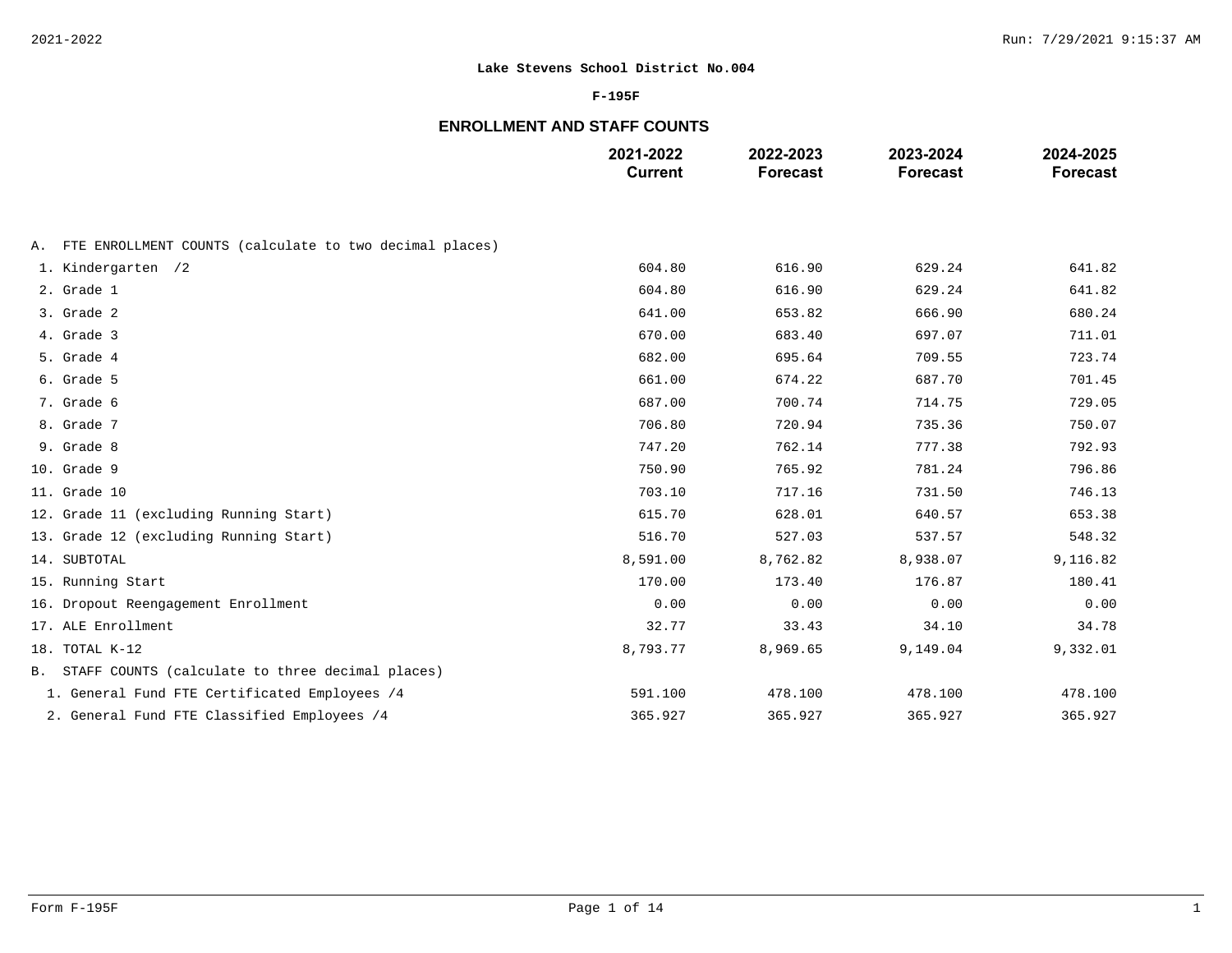### **F-195F**

# **SUMMARY OF GENERAL FUND BUDGET**

|                                                                                                                  | 2021-2022<br><b>Current</b> | 2022-2023<br><b>Forecast</b> | 2023-2024<br><b>Forecast</b> | 2024-2025<br><b>Forecast</b> |
|------------------------------------------------------------------------------------------------------------------|-----------------------------|------------------------------|------------------------------|------------------------------|
|                                                                                                                  |                             |                              |                              |                              |
| REVENUES AND OTHER FINANCING SOURCES                                                                             |                             |                              |                              |                              |
| 1000   Local Taxes                                                                                               | 13,620,492                  | 16, 422, 102                 | 18,991,793                   | 20,701,042                   |
| 2000<br>Local Nontax Support                                                                                     | 1,720,645                   | 895,138                      | 895,138                      | 895,138                      |
| State, General Purpose<br>3000                                                                                   | 89, 753, 326                | 90,762,205                   | 93, 253, 795                 | 96,055,996                   |
| State, Special Purpose<br>4000                                                                                   | 21, 427, 523                | 20,652,037                   | 22,514,610                   | 23,139,229                   |
| 5000<br>Federal, General Purpose                                                                                 | 5,000                       | 5,000                        | 5,000                        | 5,000                        |
| 6000<br>Federal, Special Purpose                                                                                 | 12,067,512                  | 5,040,067                    | 5,040,067                    | 5,040,067                    |
| Revenues from Other School Districts<br>7000                                                                     | 1,652,000                   | 1,668,520                    | 1,685,205                    | 1,702,057                    |
| Revenues from Other Entities<br>8000                                                                             | 870,100                     | 681,100                      | 681,100                      | 681,100                      |
| Other Financing Sources<br>9000                                                                                  | 1,051,943                   | 0                            | $\Omega$                     | $\Omega$                     |
| TOTAL REVENUES AND OTHER FINANCING SOURCES<br>Α.                                                                 | 142, 168, 541               | 136, 126, 169                | 143,066,708                  | 148,219,629                  |
| <b>EXPENDITURES</b>                                                                                              |                             |                              |                              |                              |
| Regular Instruction<br>00                                                                                        | 80,037,520                  | 76, 746, 553                 | 78, 347, 318                 | 80,765,217                   |
| Federal Special Purpose Funding<br>10                                                                            | 6,655,962                   | 0                            | 0                            | 0                            |
| Special Education Instruction<br>20                                                                              | 24,085,901                  | 23,095,542                   | 23,577,264                   | 24,304,889                   |
| Vocational Education Instruction<br>30                                                                           | 5, 275, 123                 | 5,058,222                    | 5, 163, 725                  | 5,323,084                    |
| Skill Center Instruction<br>40                                                                                   | 0                           | $\mathbf 0$                  | 0                            | 0                            |
| 50 and 60   Compensatory Education Instruction                                                                   | 4,109,900                   | 3,940,910                    | 4,023,109                    | 4, 147, 267                  |
| Other Instructional Programs<br>70                                                                               | 1,191,906                   | 1,142,897                    | 1,166,736                    | 1,202,743                    |
| Community Services<br>80                                                                                         | 1,659,036                   | 1,590,820                    | 1,624,001                    | 1,674,120                    |
| Support Services<br>90                                                                                           | 29,859,292                  | 28,631,544                   | 29, 228, 735                 | 30,130,771                   |
| TOTAL EXPENDITURES<br>Β.                                                                                         | 152,874,640                 | 140,206,488                  | 143, 130, 888                | 147,548,091                  |
| OTHER FINANCING USES--TRANSFERS OUT (G.L.536) 1/<br>C.                                                           | $\Omega$                    | $\Omega$                     | $\Omega$                     | $\Omega$                     |
| OTHER FINANCING USES (G.L.535) 2/<br>D.                                                                          |                             | $\Omega$                     |                              | $\Omega$                     |
| EXCESS OF REVENUES/OTHER FINANCING SOURCES OVER (UNDER)<br>Ε.<br>EXPENDITURES AND OTHER FINANCING USES (A-B-C-D) | $-10,706,098$               | $-4,080,319$                 | $-64,180$                    | 671,538                      |
| BEGINNING FUND BALANCE                                                                                           |                             |                              |                              |                              |
| G.L.810 Restricted for Other Items                                                                               | $\mathbf 0$                 | 0                            | $\mathbf{0}$                 |                              |
| G.L.815 Restricted for Unequalized Deductible Revenue                                                            | 0                           | 0                            | 0                            | 0                            |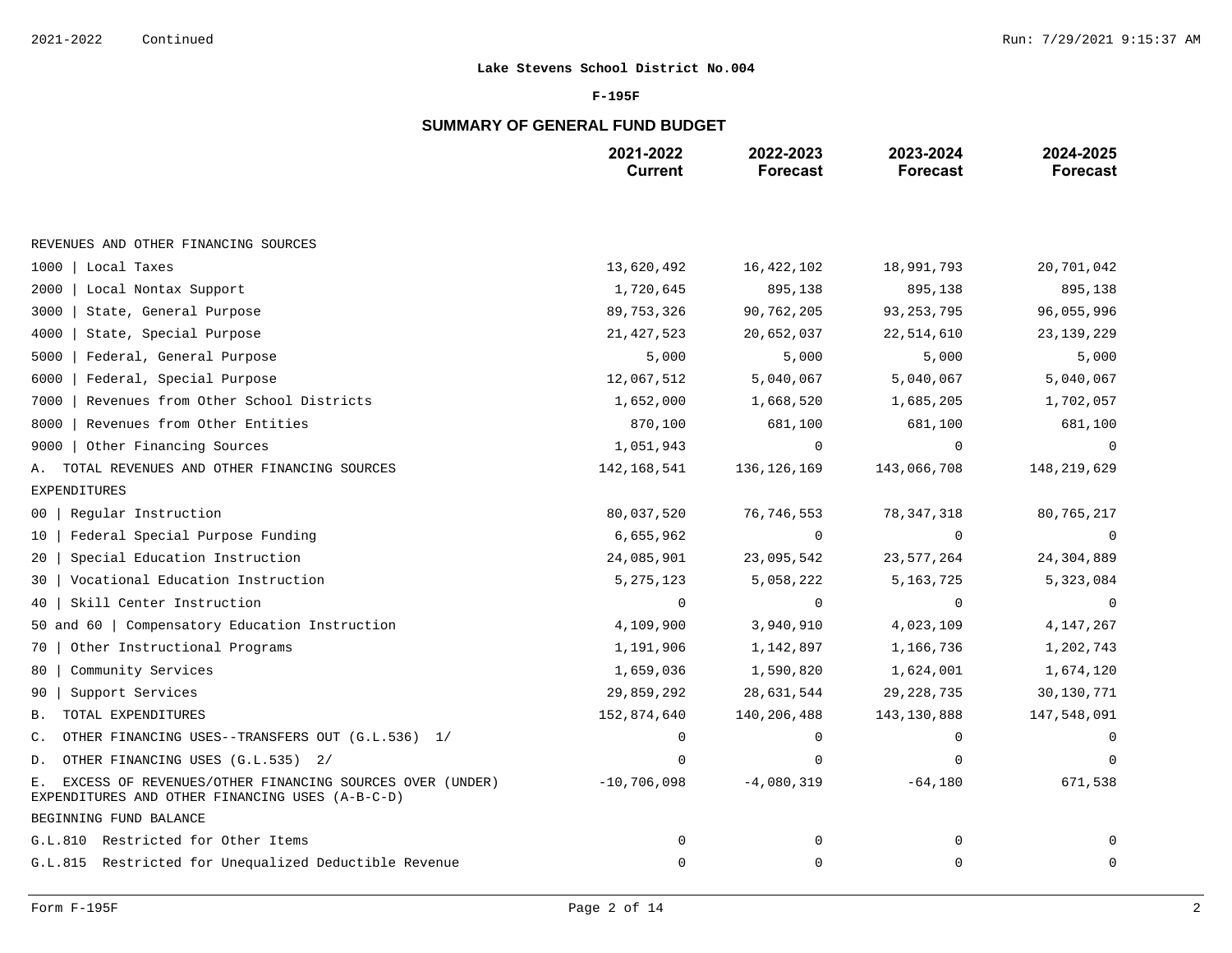### **F-195F**

# **SUMMARY OF GENERAL FUND BUDGET**

|         |                                                     | 2021-2022<br><b>Current</b> | 2022-2023<br><b>Forecast</b> | 2023-2024<br><b>Forecast</b> | 2024-2025<br>Forecast |
|---------|-----------------------------------------------------|-----------------------------|------------------------------|------------------------------|-----------------------|
| G.L.821 | Restricted for Carryover of Restricted Revenues     | 372,934                     | 0                            | 0                            | $\Omega$              |
| G.L.825 | Restricted for Skill Center                         | $\Omega$                    | $\Omega$                     |                              |                       |
| G.L.828 | Restricted for Carryover of Food Service Revenue    | $\Omega$                    | $\Omega$                     |                              |                       |
| G.L.830 | Restricted for Debt Service                         | $\Omega$                    | ∩                            |                              |                       |
| G.L.835 | Restricted for Arbitrage Rebate                     | ∩                           | ∩                            | $\cap$                       |                       |
| G.L.840 | Nonspendable Fund Balance-Inventory & Prepaid Items | 194,870                     | 240,000                      | 240,000                      | 240,000               |
| G.L.845 | Restricted for Self-Insurance                       | $\Omega$                    | $\Omega$                     | $\Omega$                     | $\Omega$              |
| G.L.850 | Restricted for Uninsured Risks                      | n                           | <sup>0</sup>                 | ∩                            |                       |
| G.L.870 | Committed to Other Purposes                         | $\Omega$                    | $\Omega$                     |                              |                       |
| G.L.872 | Committed to Economic Stabilization                 |                             | $\Omega$                     |                              |                       |
| G.L.875 | Assigned to Contingencies                           | ∩                           | $\Omega$                     |                              |                       |
| G.L.884 | Assigned to Other Capital Projects                  | $\Omega$                    | $\Omega$                     |                              |                       |
| G.L.888 | Assigned to Other Purposes                          | 4,378,576                   | 3,725,128                    | 3,829,232                    | 3,936,459             |
| G.L.890 | Unassigned Fund Balance                             | 17,067,295                  | 7,342,448                    | 3,158,025                    | 2,986,618             |
| G.L.891 | Unassigned to Minimum Fund Balance Policy           | $\Omega$                    | $\Omega$                     | $\Omega$                     |                       |
|         | F. TOTAL BEGINNING FUND BALANCE                     | 22,013,675                  | 11,307,576                   | 7,227,257                    | 7,163,077             |
|         | ENDING FUND BALANCE                                 |                             |                              |                              |                       |
| G.L.810 | Restricted for Other Items                          | $\Omega$                    | 0                            | $\Omega$                     |                       |
| G.L.815 | Restricted for Unequalized Deductible Revenue       | U                           | $\Omega$                     |                              |                       |
| G.L.821 | Restricted for Carryover of Restricted Revenues     | U                           | $\Omega$                     | ∩                            |                       |
| G.L.825 | Restricted for Skill Center                         | <sup>0</sup>                | 0                            | $\Omega$                     |                       |
| G.L.828 | Restricted for Carryover of Food Service Revenue    | $\Omega$                    | $\Omega$                     | ∩                            |                       |
| G.L.830 | Restricted for Debt Service                         | U                           | $\Omega$                     |                              |                       |
| G.L.835 | Restricted for Arbitrage Rebate                     |                             | $\Omega$                     | $\Omega$                     |                       |
| G.L.840 | Nonspendable Fund Balance-Inventory & Prepaid Items | 240,000                     | 240,000                      | 240,000                      | 240,000               |
| G.L.845 | Restricted for Self-Insurance                       | $\Omega$                    | 0                            | $\Omega$                     | $\Omega$              |
| G.L.850 | Restricted for Uninsured Risks                      |                             | 0                            | ∩                            |                       |
| G.L.870 | Committed to Other Purposes                         |                             | 0                            | <sup>0</sup>                 |                       |
| G.L.872 | Committed to Economic Stabilization                 |                             | $\Omega$                     |                              |                       |
| G.L.875 | Assigned to Contingencies                           |                             | $\Omega$                     |                              |                       |
|         | G.L.884 Assigned to Other Capital Projects          | ∩                           | $\Omega$                     | ∩                            | $\cap$                |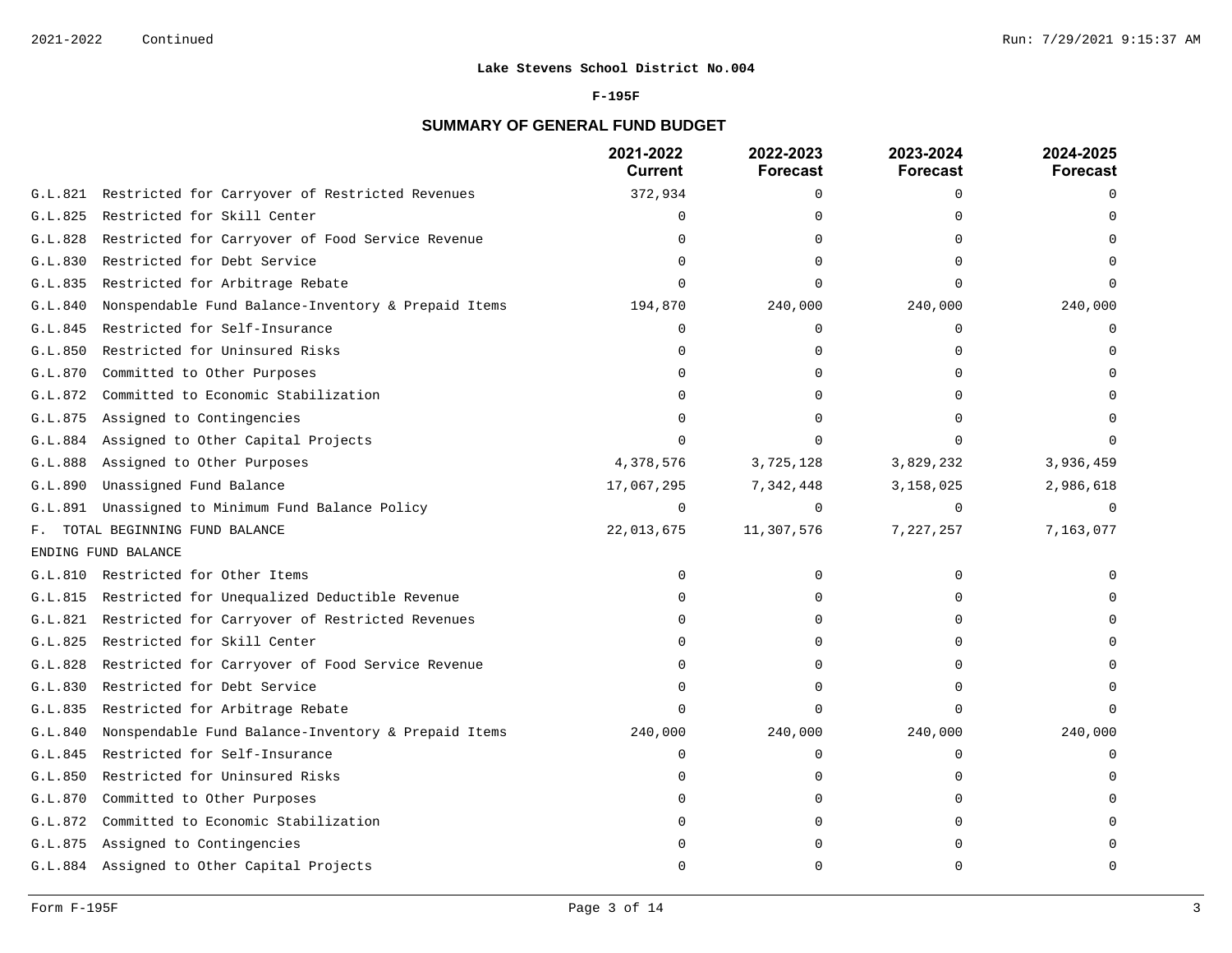#### **F-195F**

# **SUMMARY OF GENERAL FUND BUDGET**

|         |                                                | 2021-2022<br><b>Current</b> | 2022-2023<br><b>Forecast</b> | 2023-2024<br>Forecast | 2024-2025<br>Forecast |
|---------|------------------------------------------------|-----------------------------|------------------------------|-----------------------|-----------------------|
| G.L.888 | Assigned to Other Purposes                     | 3,725,128                   | 3,829,232                    | 3,936,459             | 4,046,903             |
| G.L.890 | Unassigned Fund Balance                        | 7,342,448                   | 3,158,025                    | 2,986,618             | 3,547,712             |
| G.L.891 | Unassigned to Minimum Fund Balance Policy      |                             | 0                            |                       | $\Omega$              |
|         | H. TOTAL ENDING FUND BALANCE $(E+F, +OR-G)$ 3/ | 11,307,576                  | 7,227,257                    | 7,163,077             | 7,834,615             |

1/ G.L. 536 is an account that is used to summarize actions for other financing uses transfers out.

2/ G.L. 535 is an account that is used to summarize actions for other financing uses such as long-term financing and debt extinguishments. Nonvoted debts may be serviced in the Debt Service Fund (DSF) rather than in the fund that received the debt proceeds. In order to provide the resources to retire the debt, a transfer is used by the General Fund, Capital Projects Fund, or Transportation Vehicle Fund to transfer resources to the DSF. Refer to Page DS3 for detail of estimated outstanding nonvoted bond detail information.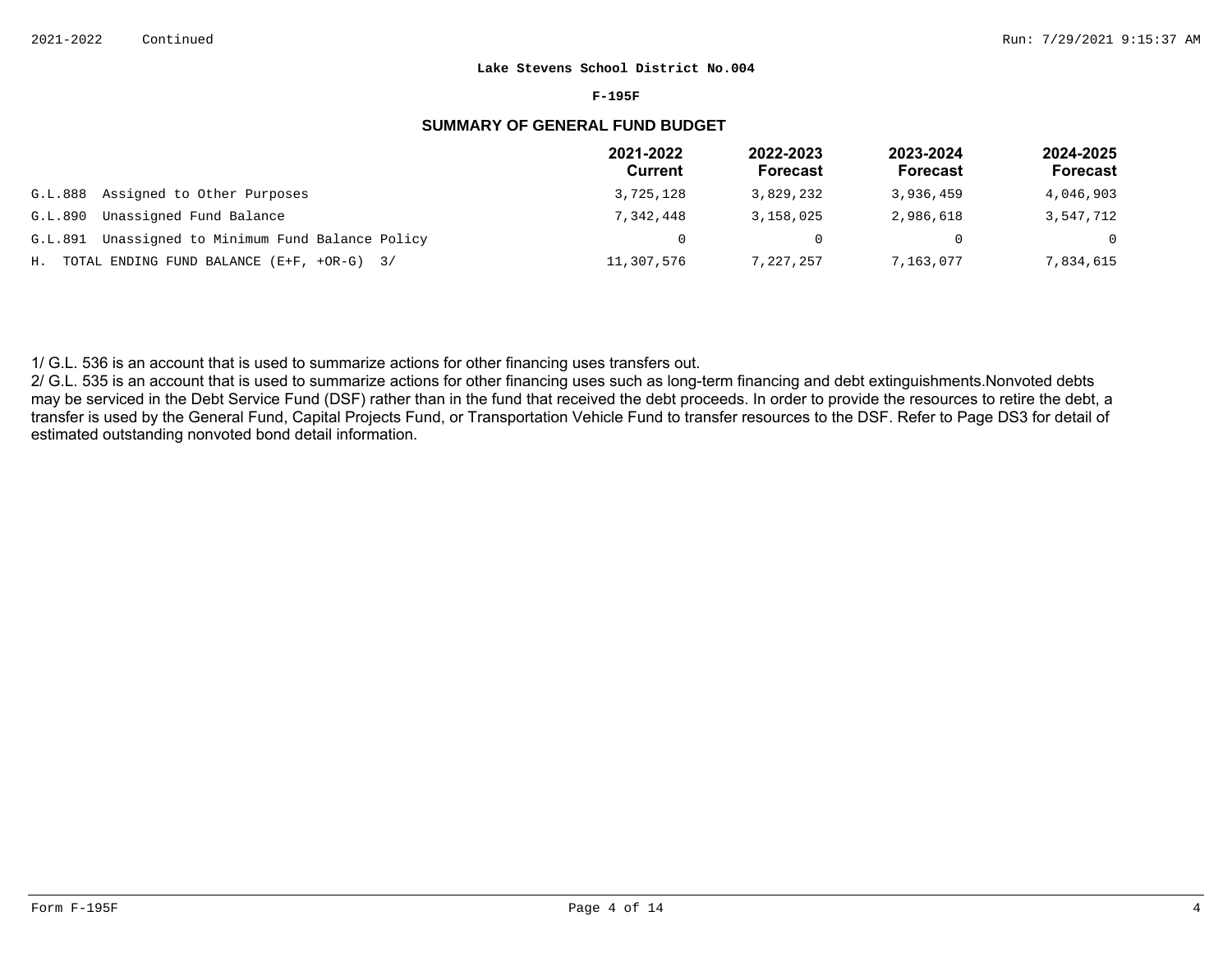### **F-195F**

# **SUMMARY OF ASSOCIATED STUDENT BODY FUND BUDGET**

|                                                                | 2021-2022<br><b>Current</b> | 2022-2023<br><b>Forecast</b> | 2023-2024<br><b>Forecast</b> | 2024-2025<br><b>Forecast</b> |
|----------------------------------------------------------------|-----------------------------|------------------------------|------------------------------|------------------------------|
|                                                                |                             |                              |                              |                              |
| <b>REVENUES</b>                                                |                             |                              |                              |                              |
| General Student Body<br>100                                    | 817,830                     | 720,000                      | 720,000                      | 720,000                      |
| Athletics<br>200                                               | 23,219                      | 30,000                       | 30,000                       | 30,000                       |
| Classes<br>300                                                 | 59,500                      | 70,000                       | 70,000                       | 70,000                       |
| Clubs<br>400                                                   | 175,345                     | 83,000                       | 83,000                       | 83,000                       |
| Private Moneys<br>600                                          | 45,650                      | 15,000                       | 15,000                       | 15,000                       |
| TOTAL REVENUES<br>Α.                                           | 1,121,544                   | 918,000                      | 918,000                      | 918,000                      |
| <b>EXPENDITURES</b>                                            |                             |                              |                              |                              |
| General Student Body<br>100                                    | 645,194                     | 475,000                      | 522,000                      | 522,000                      |
| Athletics<br>200                                               | 206,371                     | 176,000                      | 194,000                      | 194,000                      |
| Classes<br>300                                                 | 56,290                      | 74,000                       | 81,000                       | 81,000                       |
| Clubs<br>400                                                   | 256,168                     | 138,000                      | 152,000                      | 152,000                      |
| Private Moneys<br>600                                          | 48,220                      | 15,000                       | 17,000                       | 17,000                       |
| TOTAL EXPENDITURES<br><b>B.</b>                                | 1, 212, 243                 | 878,000                      | 966,000                      | 966,000                      |
| EXCESS OF REVENUES OVER (UNDER) EXPENDURES (A-B)<br>C.         | $-90,699$                   | 40,000                       | $-48,000$                    | $-48,000$                    |
| BEGINNING FUND BALANCE                                         |                             |                              |                              |                              |
| Restricted for Other Items<br>G.L.810                          | $\mathbf 0$                 | 0                            | 0                            | 0                            |
| Restricted for Fund Purposes<br>G.L.819                        | 601,004                     | 510,305                      | 550,305                      | 502,305                      |
| Nonspendable Fund Balance-Inventory & Prepaid Items<br>G.L.840 | 0                           | 0                            | 0                            | 0                            |
| Restricted for Uninsured Risks<br>G.L.850                      | $\Omega$                    | 0                            | 0                            | 0                            |
| G.L.870<br>Committed to Other Purposes                         | $\Omega$                    | 0                            | $\Omega$                     | $\Omega$                     |
| Assigned to Fund Purposes<br>G.L.889                           | $\Omega$                    | 0                            | $\Omega$                     | O                            |
| Unassigned Fund Balance<br>G.L.890                             | $\Omega$                    | 0                            | $\Omega$                     | $\Omega$                     |
| D. TOTAL BEGINNING FUND BALANCE                                | 601,004                     | 510,305                      | 550,305                      | 502,305                      |
| ENDING FUND BALANCE                                            |                             |                              |                              |                              |
| Restricted for Other Items<br>G.L.810                          | $\mathbf 0$                 | 0                            | $\mathbf 0$                  | 0                            |
| Restricted for Fund Purposes<br>G.L.819                        | 510,305                     | 550,305                      | 502,305                      | 454,305                      |
| Nonspendable Fund Balance-Inventory & Prepaid Items<br>G.L.840 | 0                           | 0                            | 0                            | 0                            |
| G.L.850<br>Restricted for Uninsured Risks                      | $\mathsf 0$                 | $\mathsf{O}$                 | 0                            | $\mathbf 0$                  |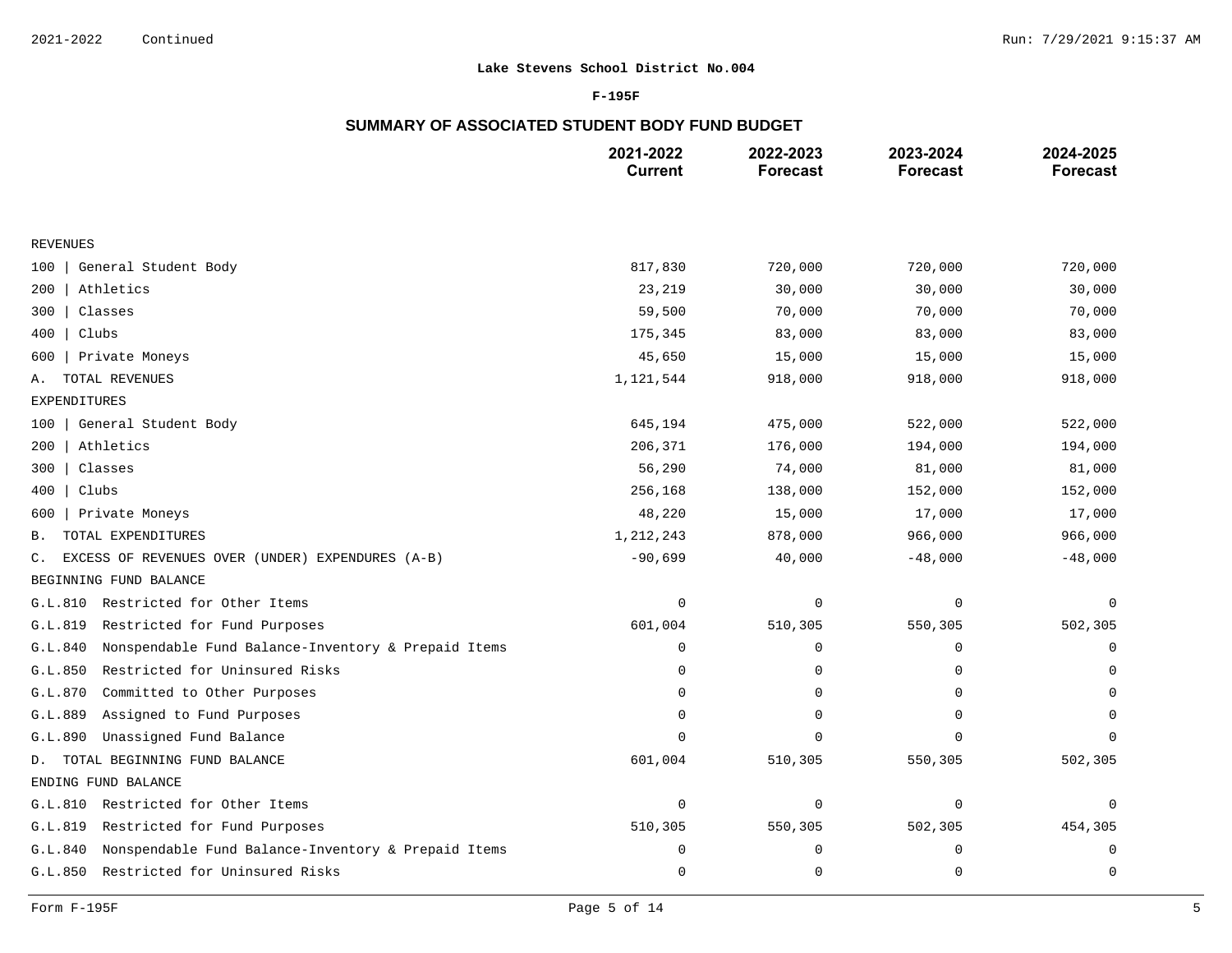#### **F-195F**

# **SUMMARY OF ASSOCIATED STUDENT BODY FUND BUDGET**

|                                        | 2021-2022<br><b>Current</b> | 2022-2023<br><b>Forecast</b> | 2023-2024<br><b>Forecast</b> | 2024-2025<br>Forecast |
|----------------------------------------|-----------------------------|------------------------------|------------------------------|-----------------------|
| Committed to Other Purposes<br>G.L.870 | 0                           |                              |                              | $\Omega$              |
| Assigned to Fund Purposes<br>G.L.889   | 0                           |                              |                              | $\Omega$              |
| Unassigned Fund Balance<br>G.L.890     | 0                           |                              | $\cap$                       | $\Omega$              |
| F. TOTAL ENDING FUND BALANCE (C+D) 1/  | 510,305                     | 550,305                      | 502,305                      | 454,305               |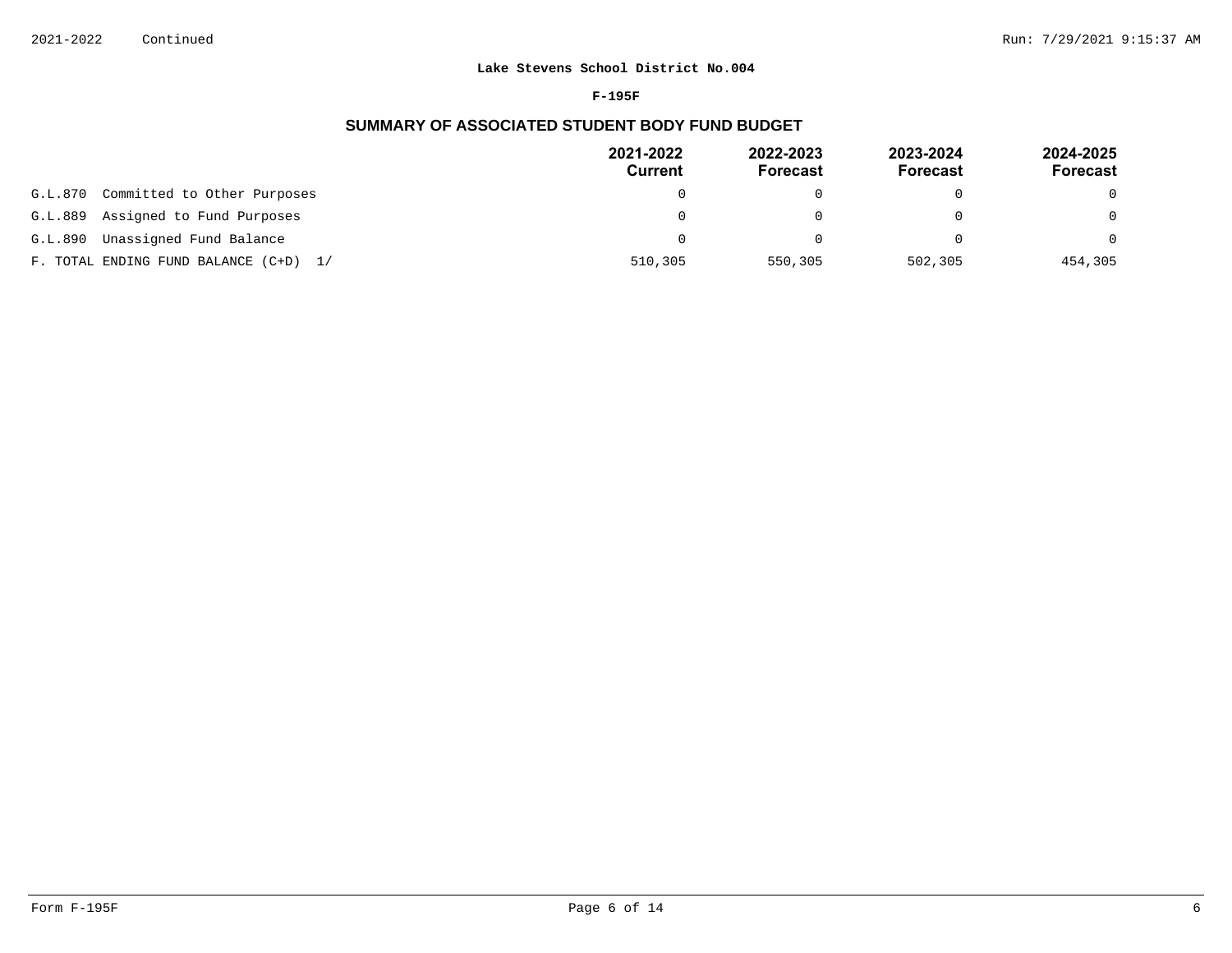### **F-195F**

# **SUMMARY OF DEBT SERVICE FUND BUDGET**

|                                                                                                                    | 2021-2022<br><b>Current</b> | 2022-2023<br><b>Forecast</b> | 2023-2024<br><b>Forecast</b> | 2024-2025<br><b>Forecast</b> |
|--------------------------------------------------------------------------------------------------------------------|-----------------------------|------------------------------|------------------------------|------------------------------|
|                                                                                                                    |                             |                              |                              |                              |
| REVENUES AND OTHER FINANCING SOURCES                                                                               |                             |                              |                              |                              |
| Local Taxes<br>1000                                                                                                | 13,110,187                  | 13,083,000                   | 13,247,000                   | 13,378,000                   |
| 2000<br>Local Nontax Support                                                                                       | 4,931                       | 4,640                        | 4,650                        | 4,660                        |
| 3000<br>State, General Purpose                                                                                     | O                           | $\Omega$                     | <sup>0</sup>                 |                              |
| Federal, General Purpose<br>5000                                                                                   | $\Omega$                    | O                            |                              |                              |
| Other Financing Sources<br>9000                                                                                    | ∩                           | U                            |                              |                              |
| TOTAL REVENUES AND OTHER FINANCING SOURCES<br>Α.                                                                   | 13, 115, 118                | 13,087,640                   | 13, 251, 650                 | 13,382,660                   |
| EXPENDITURES                                                                                                       |                             |                              |                              |                              |
| Matured Bond Expenditures                                                                                          | 8,335,000                   | 8,820,000                    | 9,325,000                    | 9,805,000                    |
| Interest on Bonds                                                                                                  | 4,528,000                   | 4,176,075                    | 3,815,900                    | 3, 431, 575                  |
| Interfund Loan Interest                                                                                            | $\Omega$                    | O                            | ∩                            | 0                            |
| Bond Transfer Fees                                                                                                 | O                           | O                            | $\Omega$                     | O                            |
| Arbitrage Rebate                                                                                                   | U                           |                              |                              |                              |
| UnderWriter's Fees                                                                                                 | 100,000                     | $\cap$                       | ∩                            |                              |
| TOTAL EXPENDITURES<br>В.                                                                                           | 12,963,000                  | 12,996,075                   | 13,140,900                   | 13, 236, 575                 |
| OTHER FINANCING USES--TRANSFERS OUT (G.L.536)<br>$\mathsf{C}$ .                                                    | $\Omega$                    | $\Omega$                     | $\Omega$                     |                              |
| OTHER FINANCING USES (G.L.535)<br>D.                                                                               | O                           | $\Omega$                     | $\Omega$                     |                              |
| EXCESS OF REVENUES/OTHER FINANCING SOURCES OVER / (UNDER)<br>Е.<br>EXPENDITURES AND OTHER FINANCING USES (A-B-C-D) | 152,118                     | 91,565                       | 110,750                      | 146,085                      |
| BEGINNING FUND BALANCE                                                                                             |                             |                              |                              |                              |
| G.L.810 Restricted for Other Items                                                                                 | 0                           | $\Omega$                     | $\cap$                       | 0                            |
| G.L.830<br>Restricted for Debt Service                                                                             | 5,834,000                   | 5,986,118                    | 6,077,683                    | 6,188,433                    |
| G.L.835<br>Restricted for Arbitrage Rebate                                                                         | 0                           | $\mathbf 0$                  | 0                            | O                            |
| G.L.870<br>Committed to Other Purposes                                                                             | $\Omega$                    | $\Omega$                     | ∩                            |                              |
| Assigned to Fund Purposes<br>G.L.889                                                                               |                             | U                            | ∩                            |                              |
| Unassigned Fund Balance<br>G.L.890                                                                                 | U                           | $\Omega$                     | $\Omega$                     |                              |
| F. TOTAL BEGINNING FUND BALANCE                                                                                    | 5,834,000                   | 5,986,118                    | 6,077,683                    | 6,188,433                    |
| ENDING FUND BALANCE                                                                                                |                             |                              |                              |                              |
| G.L.810 Restricted for Other Items                                                                                 | 0                           | $\mathbf 0$                  | 0                            | 0                            |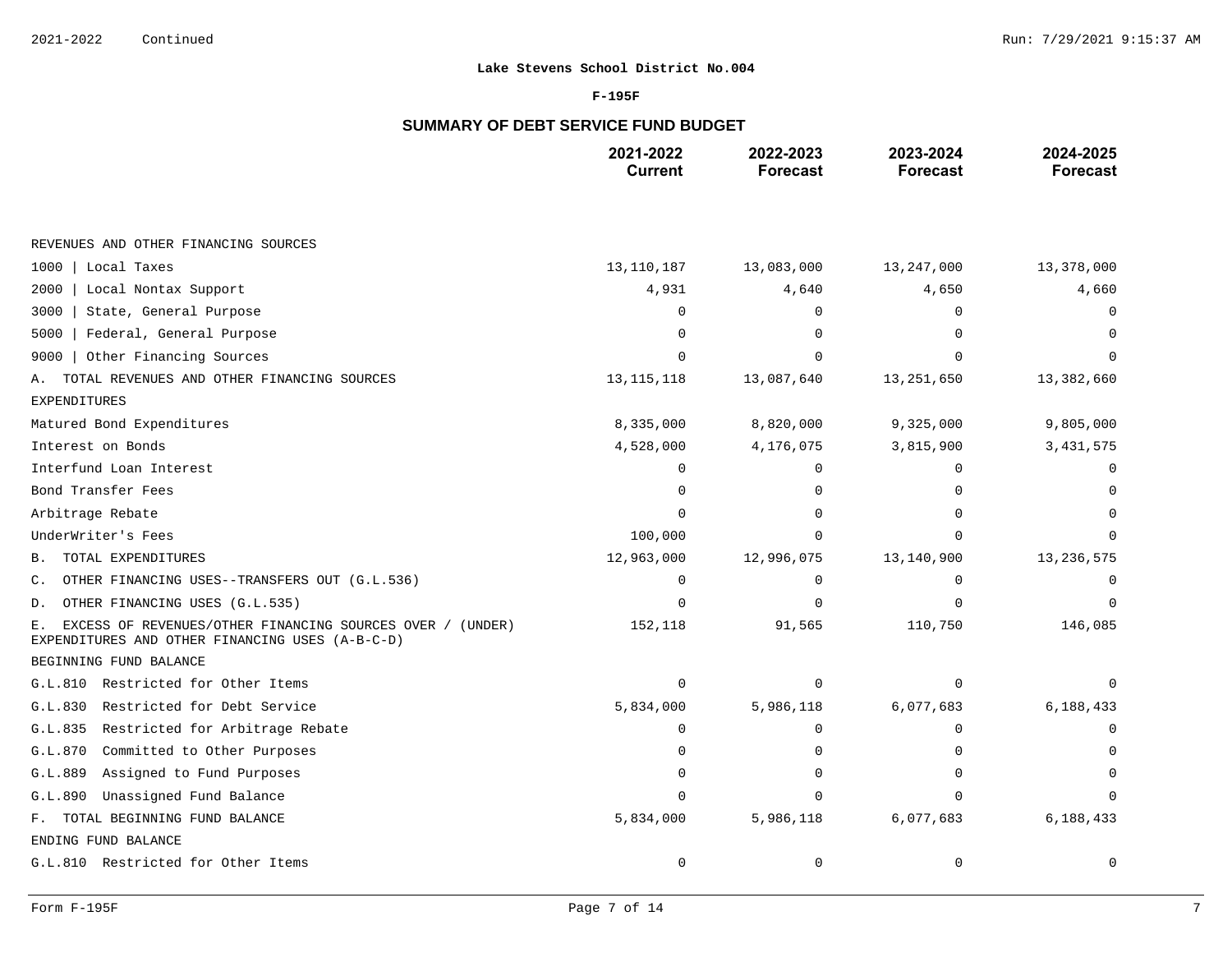#### **F-195F**

# **SUMMARY OF DEBT SERVICE FUND BUDGET**

|         |                                           | 2021-2022<br>Current | 2022-2023<br><b>Forecast</b> | 2023-2024<br><b>Forecast</b> | 2024-2025<br><b>Forecast</b> |
|---------|-------------------------------------------|----------------------|------------------------------|------------------------------|------------------------------|
| G.L.830 | Restricted for Debt Service               | 5,986,118            | 6,077,683                    | 6,188,433                    | 6,334,518                    |
| G.L.835 | Restricted for Arbitrage Rebate           | $\mathbf{0}$         |                              | $\Omega$                     | 0                            |
| G.L.870 | Committed to Other Purposes               | 0                    |                              | $\Omega$                     | $\Omega$                     |
| G.L.889 | Assigned to Fund Purposes                 | 0                    |                              | 0                            | $\Omega$                     |
| G.L.890 | Unassigned Fund Balance                   | 0                    |                              |                              | $\Omega$                     |
|         | H. TOTAL ENDING FUND BALANCE (E+F, +OR-G) | 5,986,118            | 6,077,683                    | 6,188,433                    | 6,334,518                    |

1/ G.L. 536 is an account that is used to summarize actions for other financing uses-transfers out.

2/ G.L. 535 is an account that is used to summarize actions for other financing uses such as long-term financing and debt extingishments. Nonvoted debts may be serviced in the Debt Service Fund (DSF) rather than in the fund that received the debt proceeds. In order to provide the resources to retire the debt, a transfer is used by the General Fund, Capital Projects Fund, or Transportation Vehicle Fund to transfer resources to the DSF. Refer to Page DS4 for detail of estimated outstanding nonvoted bond detail information.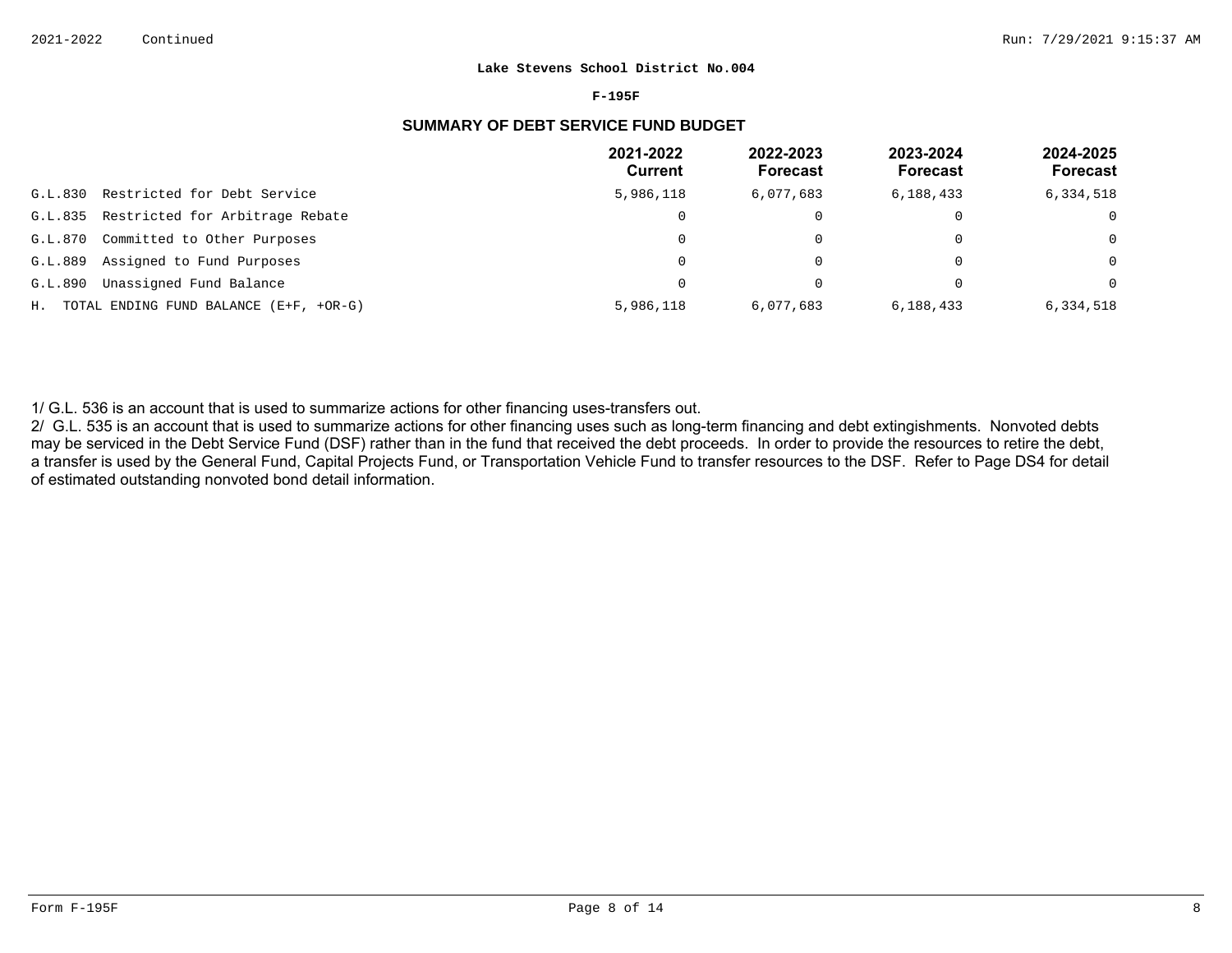### **F-195F**

# **SUMMARY OF CAPITAL PROJECTS FUND BUDGET**

|                                                                                                                  | 2021-2022<br><b>Current</b> | 2022-2023<br><b>Forecast</b> | 2023-2024<br><b>Forecast</b> | 2024-2025<br><b>Forecast</b> |
|------------------------------------------------------------------------------------------------------------------|-----------------------------|------------------------------|------------------------------|------------------------------|
|                                                                                                                  |                             |                              |                              |                              |
| REVENUES AND OTHER FINANCING SOURCES                                                                             |                             |                              |                              |                              |
| 1000<br>Local Taxes                                                                                              | 2,000,162                   | 1,993,762                    | 1,993,762                    | 1,993,762                    |
| 2000<br>Local Nontax Support                                                                                     | 1,437,626                   | 1,202,815                    | 1,202,815                    | 1,202,000                    |
| 3000<br>State, General Purpose                                                                                   | $\Omega$                    | $\Omega$                     | $\Omega$                     | ∩                            |
| 4000<br>State, Special Purpose                                                                                   | 7,737,672                   | 531,967                      | ∩                            |                              |
| 5000<br>Federal, General Purpose                                                                                 | $\Omega$                    | $\Omega$                     | ∩                            |                              |
| Federal, Special Purpose<br>6000                                                                                 | $\Omega$                    | $\Omega$                     | ∩                            |                              |
| Revenues from Other School Districts<br>7000                                                                     | O                           | $\Omega$                     | ∩                            |                              |
| Revenues from Other Entities<br>8000                                                                             | $\Omega$                    | $\Omega$                     | $\Omega$                     |                              |
| Other Financing Sources<br>9000                                                                                  |                             | $\cap$                       |                              |                              |
| TOTAL REVENUES AND OTHER FINANCING SOURCES<br>Α.                                                                 | 11, 175, 460                | 3,728,544                    | 3,196,577                    | 3, 195, 762                  |
| <b>EXPENDITURES</b>                                                                                              |                             |                              |                              |                              |
| Sites<br>10 <sup>1</sup>                                                                                         | $\mathbf 0$                 | $\Omega$                     | $\Omega$                     | ∩                            |
| Buildings<br>20                                                                                                  | 13, 321, 117                | 1,671,967                    | 1,141,400                    | 1,140,585                    |
| Equipment<br>30                                                                                                  | 2,432,761                   | 2,056,022                    | 2,055,177                    | 2,055,177                    |
| 40<br>Energy                                                                                                     | $\Omega$                    | $\mathbf 0$                  | $\mathbf 0$                  | ∩                            |
| Sales and Lease Expenditures<br>50                                                                               | O                           | 0                            | $\Omega$                     |                              |
| Bond Issuance Expenditures<br>60                                                                                 | $\Omega$                    | 0                            | $\Omega$                     |                              |
| Debt Expenditures<br>90                                                                                          | U                           | $\cap$                       | ∩                            |                              |
| TOTAL EXPENDITURES<br>Β.                                                                                         | 15,753,878                  | 3,727,989                    | 3,196,577                    | 3, 195, 762                  |
| OTHER FINANCING USES--TRANSFERS OUT (G.L.536) 1/<br>$\mathsf{C}$ .                                               | $\Omega$                    | 0                            | $\Omega$                     | $\Omega$                     |
| OTHER FINANCING USES (G.L.535) 2/<br>D.                                                                          | $\cap$                      | $\mathbf 0$                  | $\Omega$                     | $\Omega$                     |
| EXCESS OF REVENUES/OTHER FINANCING SOURCES OVER (UNDER)<br>Е.<br>EXPENDITURES AND OTHER FINANCING USES (A-B-C-D) | $-4,578,417$                | 555                          | $\Omega$                     | $\Omega$                     |
| BEGINNING FUND BALANCE                                                                                           |                             |                              |                              |                              |
| G.L.810 Restricted for Other Items                                                                               | $\Omega$                    | 0                            | $\Omega$                     |                              |
| Restricted for Skill Center<br>G.L.825                                                                           | O                           | 0                            | $\Omega$                     |                              |
| G.L.830 Restricted for Debt Service                                                                              | ∩                           | $\cap$                       | ∩                            |                              |
| G.L.835 Restricted for Arbitrage Rebate                                                                          | O                           | $\Omega$                     | $\Omega$                     | $\Omega$                     |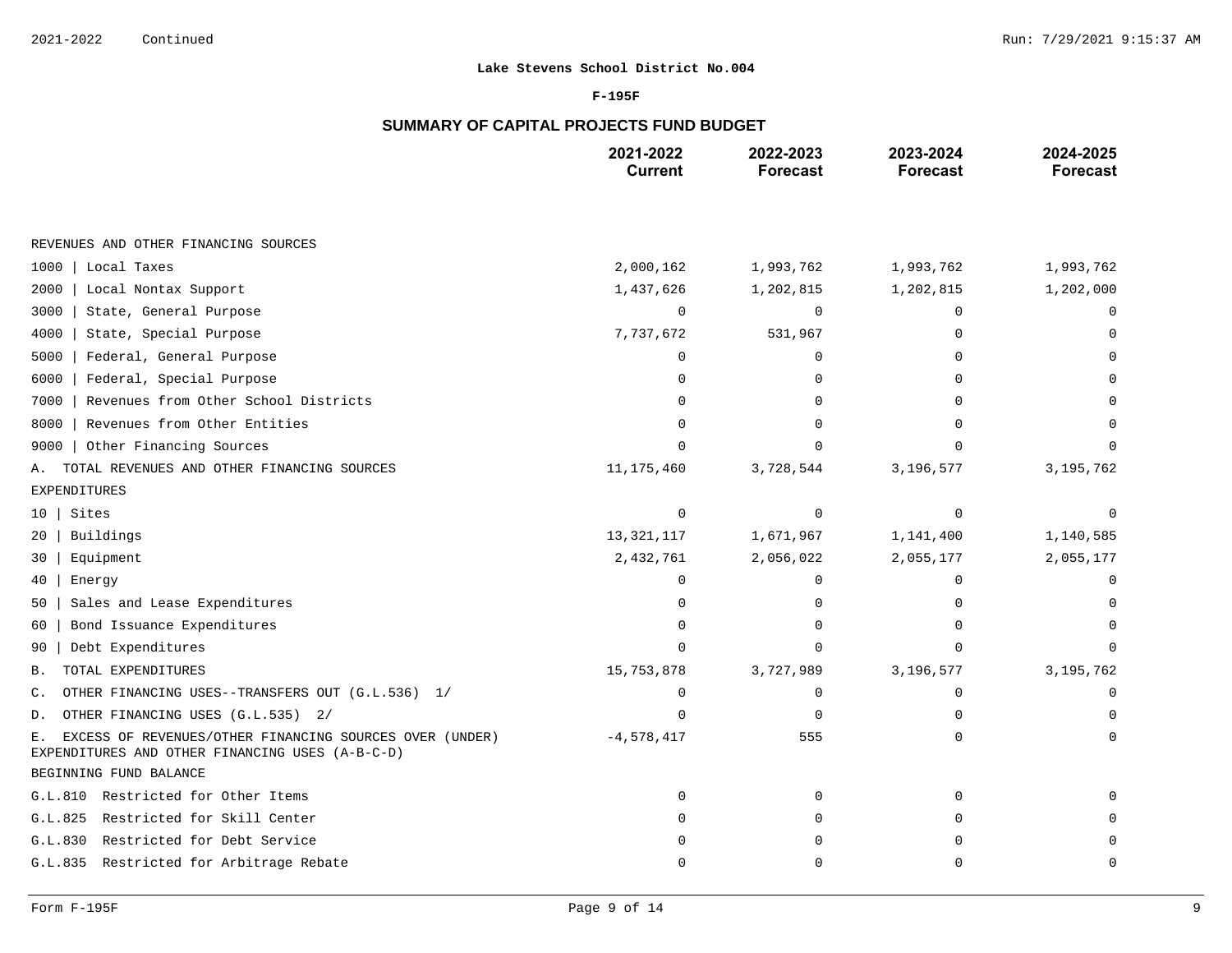### **F-195F**

# **SUMMARY OF CAPITAL PROJECTS FUND BUDGET**

|         |                                                     | 2021-2022<br><b>Current</b> | 2022-2023<br><b>Forecast</b> | 2023-2024<br><b>Forecast</b> | 2024-2025<br><b>Forecast</b> |
|---------|-----------------------------------------------------|-----------------------------|------------------------------|------------------------------|------------------------------|
| G.L.840 | Nonspendable Fund Balance-Inventory & Prepaid Items | $\Omega$                    | 0                            | 0                            | $\Omega$                     |
| G.L.850 | Restricted for Uninsured Risks                      | $\Omega$                    | ∩                            |                              |                              |
| G.L.861 | Restricted from Bond Proceeds                       | 2,129,682                   | $\Omega$                     |                              |                              |
| G.L.862 | Committed from Levy Proceeds                        | 1,044,471                   | 199,444                      | 199,999                      | 199,999                      |
| G.L.863 | Restricted from State Proceeds                      | $\cap$                      | 0                            | $\Omega$                     |                              |
| G.L.864 | Restricted from Federal Proceeds                    | U                           | 0                            | $\cap$                       |                              |
| G.L.865 | Restricted from Other Proceeds                      |                             | 0                            |                              |                              |
| G.L.866 | Restricted from Impact Fee Proceeds                 | 1,603,709                   | $\Omega$                     | ∩                            |                              |
| G.L.867 | Restricted from Mitigation Fee Proceeds             | $\Omega$                    | 0                            |                              |                              |
| G.L.869 | Restricted from Undistributed Proceeds              | O                           | $\Omega$                     |                              |                              |
| G.L.870 | Committed to Other Purposes                         | ∩                           | $\Omega$                     | ∩                            |                              |
| G.L.889 | Assigned to Fund Purposes                           | ∩                           | <sup>0</sup>                 |                              |                              |
| G.L.890 | Unassigned Fund Balance                             |                             | $\Omega$                     |                              |                              |
| F.,     | TOTAL BEGINNING FUND BALANCE                        | 4,777,862                   | 199,444                      | 199,999                      | 199,999                      |
|         | ENDING FUND BALANCE                                 |                             |                              |                              |                              |
| G.L.810 | Restricted for Other Items                          | 0                           | 0                            | $\Omega$                     |                              |
| G.L.825 | Restricted for Skill Center                         | U                           | 0                            | $\cap$                       |                              |
| G.L.830 | Restricted for Debt Service                         | $\Omega$                    | $\Omega$                     | $\Omega$                     |                              |
| G.L.840 | Nonspendable Fund Balance-Inventory & Prepaid Items | $\cap$                      | $\Omega$                     |                              |                              |
| G.L.835 | Restricted for Arbitrage Rebate                     |                             | $\Omega$                     |                              |                              |
| G.L.850 | Restricted for Uninsured Risks                      | ∩                           | $\Omega$                     | ∩                            |                              |
| G.L.861 | Restricted from Bond Proceeds                       | $\Omega$                    | $\Omega$                     | $\cap$                       |                              |
| G.L.862 | Committed from Levy Proceeds                        | 199,444                     | 199,999                      | 199,999                      | 199,999                      |
| G.L.863 | Restricted from State Proceeds                      | $\Omega$                    | 0                            | $\Omega$                     |                              |
| G.L.864 | Restricted from Federal Proceeds                    | $\Omega$                    | 0                            | $\Omega$                     |                              |
| G.L.865 | Restricted from Other Proceeds                      | $\cap$                      | 0                            | ∩                            |                              |
| G.L.866 | Restricted from Impact Fee Proceeds                 |                             | $\Omega$                     |                              |                              |
| G.L.867 | Restricted from Mitigation Fee Proceeds             | O                           | 0                            | $\Omega$                     |                              |
| G.L.869 | Restricted from Undistributed Proceeds              | <sup>0</sup>                | $\Omega$                     | $\Omega$                     |                              |
| G.L.870 | Committed to Other Purposes                         |                             | ∩                            |                              |                              |
| G.L.889 | Assigned to Fund Purposes                           |                             | $\Omega$                     |                              |                              |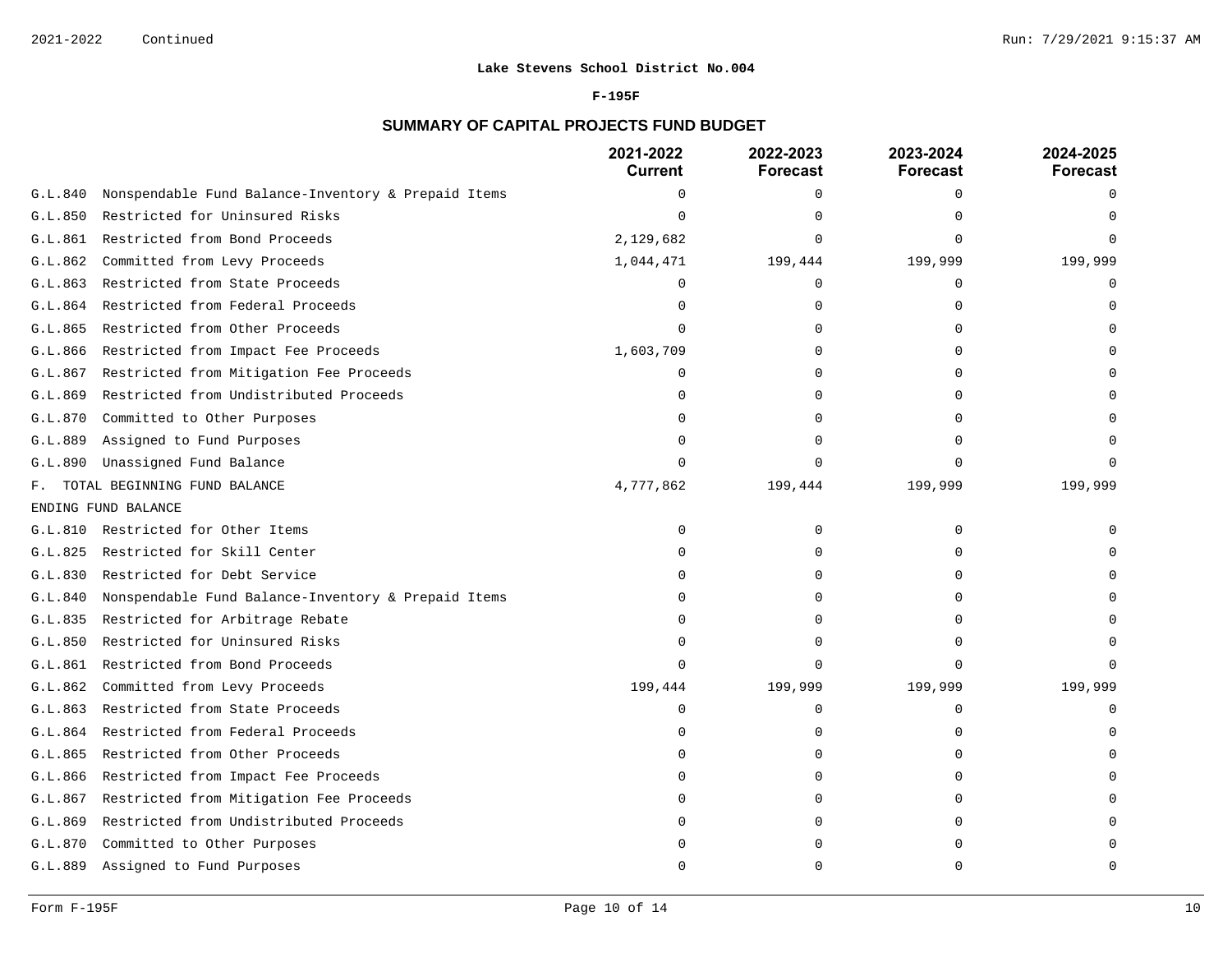#### **F-195F**

# **SUMMARY OF CAPITAL PROJECTS FUND BUDGET**

|                                                | 2021-2022<br>Current | 2022-2023<br><b>Forecast</b> | 2023-2024<br>Forecast | 2024-2025<br>Forecast |
|------------------------------------------------|----------------------|------------------------------|-----------------------|-----------------------|
| G.L.890 Unassigned Fund Balance                |                      |                              |                       |                       |
| H. TOTAL ENDING FUND BALANCE $(E+F, +OR-G)$ 3/ | 199,444              | 199,999                      | 199,999               | 199,999               |

1/ G.L. 536 is an account that is used to summarize actions for other financing uses--transfers out.

2/ G.L. 535 is an account that is used to summarize actions for other financing uses such as long-term financing and debt extingishments. Nonvoted debts may be serviced in the Debt Service Fund (DSF) rather than in the fund that received the debt proceeds. In order to provide the resources to retire the debt, a transfer is used by the General Fund, Capital Projects Fund, or Transportation Vehicle Fund to transfer resources to the DSF.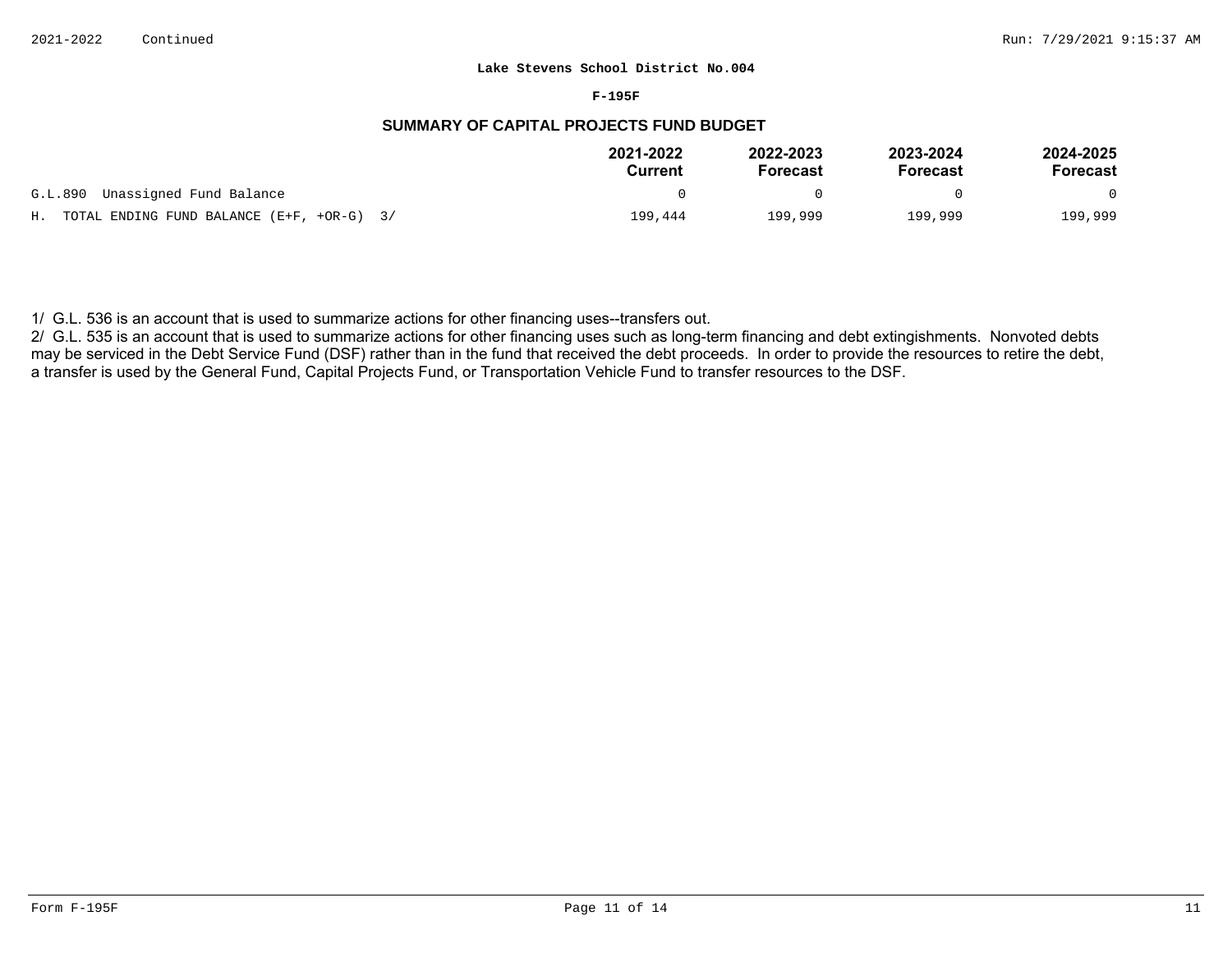#### **F-195F**

# **SUMMARY OF TRANSPORTATION VEHICLE FUND BUDGET**

|                                                            | 2021-2022<br><b>Current</b> | 2022-2023<br>Forecast | 2023-2024<br><b>Forecast</b> | 2024-2025<br><b>Forecast</b> |
|------------------------------------------------------------|-----------------------------|-----------------------|------------------------------|------------------------------|
|                                                            |                             |                       |                              |                              |
| REVENUES AND OTHER FINANCING SOURCES                       |                             |                       |                              |                              |
| 1100<br>Local Property Tax                                 | $\Omega$                    | $\mathbf 0$           | $\mathbf 0$                  |                              |
| 1300<br>Sale of Tax Title Property                         | $\Omega$                    | 0                     | $\Omega$                     |                              |
| Local in lieu of Taxes<br>1400                             | 0                           | $\mathbf 0$           | $\Omega$                     |                              |
| Timber Excise Tax<br>1500                                  | 0                           | 0                     | 0                            | U                            |
| County-Administered Forests<br>1600                        | O                           | $\Omega$              | $\Omega$                     | ∩                            |
| 1900<br>Other Local Taxes                                  | 0                           | 0                     | $\Omega$                     | O                            |
| 2200<br>Sales of Goods, Supplies, and Services, Unassigned | 0                           | $\mathbf 0$           | $\Omega$                     | $\Omega$                     |
| 2300<br>Investment Earnings                                | 60                          | 60                    | 60                           | 60                           |
| Gifts and Donations<br>2500                                | 0                           | $\mathbf 0$           | $\mathbf 0$                  | $\mathbf 0$                  |
| Fines and Damages<br>2600                                  | $\Omega$                    | 0                     | $\mathbf 0$                  | 0                            |
| Rentals and Leases<br>2700                                 | 0                           | 0                     | 0                            | U                            |
| 2800<br>Insurance Recoveries                               | O                           | $\Omega$              | U                            |                              |
| 2900<br>Local Support Nontax, Unassigned                   | O                           | 0                     | O                            |                              |
| 3600<br>State Forests                                      | 0                           | $\mathbf 0$           | $\Omega$                     |                              |
| Special Purpose-Unassigned<br>4100                         | O                           | 0                     | $\Omega$                     |                              |
| 4300<br>Other State Agencies-Unassigned                    | $\Omega$                    | $\Omega$              | $\Omega$                     | 0                            |
| 4499<br>Transportation Reimbursement Depreciation          | 371,650                     | 430,230               | 492,760                      | 473,250                      |
| General Purposes Direct Federal Grants-Unassigned<br>5200  | 0                           | 0                     | 0                            | O                            |
| 5300<br>Impact Aid, Maintenance and Operation              | 0                           | $\Omega$              | U                            | U                            |
| Federal in lieu of Taxes<br>5400                           | O                           | $\mathbf 0$           | O                            |                              |
| 5600<br>Qualified Bond Interest Credit-Federal             | 0                           | $\Omega$              | $\Omega$                     |                              |
| 6100<br>Special Purpose-OSPI Unassigned                    | O                           | 0                     | $\Omega$                     |                              |
| 6200<br>Direct Special Purpose Grants                      | 0                           | 0                     | $\Omega$                     |                              |
| 6300<br>Federal Grants Through Other Entities-Unassigned   | U                           | 0                     | $\Omega$                     |                              |
| Governmental Entities<br>8100                              | U                           | 0                     | O                            |                              |
| 8500<br>NonFederal ESD                                     | U                           | $\Omega$              | U                            |                              |
| 9100<br>Sale of Bonds                                      |                             | $\Omega$              | U                            |                              |
| 9300<br>Sale of Equipment                                  | U                           | $\Omega$              | $\Omega$                     | U                            |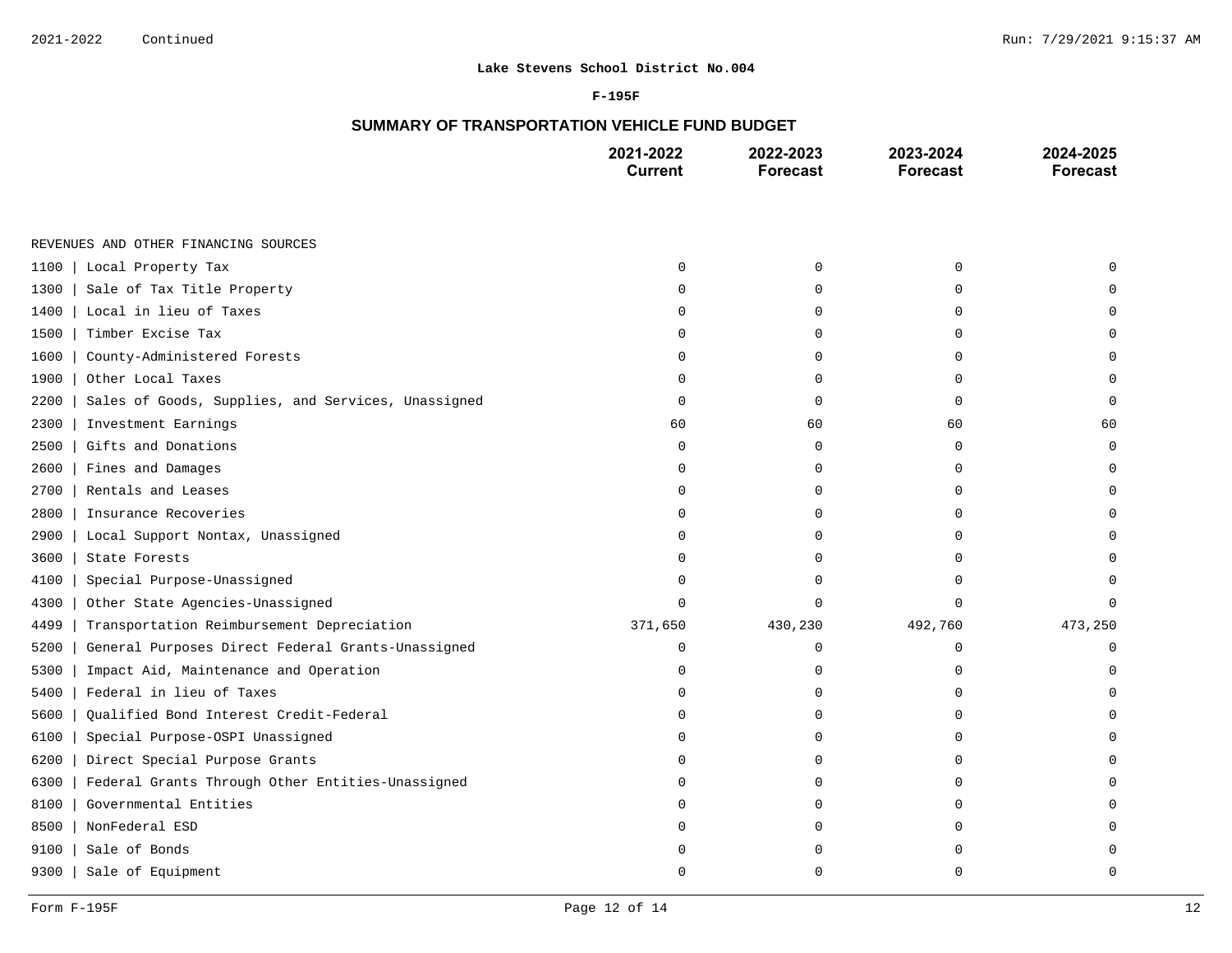### **F-195F**

# **SUMMARY OF TRANSPORTATION VEHICLE FUND BUDGET**

|                                                                                                                          | 2021-2022<br><b>Current</b> | 2022-2023<br><b>Forecast</b> | 2023-2024<br><b>Forecast</b> | 2024-2025<br><b>Forecast</b> |
|--------------------------------------------------------------------------------------------------------------------------|-----------------------------|------------------------------|------------------------------|------------------------------|
| Compensated Loss of Fixed Assets<br>9400                                                                                 | $\Omega$                    | $\Omega$                     | $\Omega$                     | $\Omega$                     |
| Long-Term Financing<br>9500                                                                                              | $\Omega$                    | 0                            | $\Omega$                     |                              |
| TOTAL REVENUES, OTHER FINANCING SOURCES (less transfers)<br>Α.                                                           |                             |                              |                              |                              |
| 9900 TRANSFERS IN (from the General Fund)<br>В.                                                                          | $\Omega$                    | $\Omega$                     | $\Omega$                     |                              |
| TOTAL REVENUES AND OTHER FINANCING SOURCES<br>С.                                                                         | 371,710                     | 430,290                      | 492,820                      | 473,310                      |
| <b>EXPENDITURES</b>                                                                                                      |                             |                              |                              |                              |
| 33 Transportation Equipment Purchases - formerly Act 57 Cash<br>Purchases/Rebuilding of Transportation Equipment         | 863,900                     | 421,100                      | 438,000                      | 455,600                      |
| 34 Transportation Equimpment Major Repair - formerly Act 58<br>Contract Purchases/Rebuilding of Transportation Equipment | $\Omega$                    | $\Omega$                     | $\Omega$                     | $\Omega$                     |
| 61 Bond/Levy Issuance and/or Election                                                                                    | $\Omega$                    | $\Omega$                     | $\Omega$                     |                              |
| 91 Principal - formerly Act 84                                                                                           | $\cap$                      | $\Omega$                     | ∩                            |                              |
| 92 Interest 1/ - formerly Act. 83                                                                                        | $\Omega$                    | 0                            | ∩                            |                              |
| 93 Arbitrage Rebate                                                                                                      | ∩                           | $\Omega$                     | ∩                            |                              |
| TOTAL EXPENDITURES<br>D.                                                                                                 | 863,900                     | 421,100                      | 438,000                      | 455,600                      |
| OTHER FINANCING USES--TRANSFERS OUT (G.L.536) 2/<br>Ε.                                                                   | 0                           | 0                            | $\Omega$                     | $\Omega$                     |
| OTHER FINANCING USES (G.L.535) 3/<br>F.                                                                                  | $\Omega$                    | $\Omega$                     | ∩                            |                              |
| EXCESS OF REVENUES/OTHER FINANCING SOURCES OVER (UNDER)<br>G.<br>EXPENDITURES AND OTHER FINANCING USES (C-D-E-F)         | $-492,190$                  | 9,190                        | 54,820                       | 17,710                       |
| BEGINNING FUND BALANCE                                                                                                   |                             |                              |                              |                              |
| G.L.810 Restricted for Other Items                                                                                       | $\Omega$                    | $\Omega$                     | $\Omega$                     | ∩                            |
| Restricted for Fund Purposes<br>G.L.819                                                                                  | 925,390                     | 433,200                      | 442,390                      | 497,210                      |
| Restricted for Debt Service<br>G.L.830                                                                                   | 0                           | 0                            | $\Omega$                     | $\Omega$                     |
| G.L.835<br>Restricted for Arbitrage Rebate                                                                               | $\cap$                      | U                            | ∩                            |                              |
| G.L.850<br>Restricted for Uninsured Risks                                                                                | $\Omega$                    | 0                            | ∩                            |                              |
| G.L.870<br>Committed to Other Purposes                                                                                   | $\Omega$                    | 0                            | $\Omega$                     |                              |
| Assigned to Fund Purposes<br>G.L.889                                                                                     | $\Omega$                    | $\Omega$                     | ∩                            |                              |
| Unassigned Fund Balance<br>G.L.890                                                                                       | $\Omega$                    | $\Omega$                     | $\Omega$                     | $\Omega$                     |
| H. TOTAL BEGINNING FUND BALANCE                                                                                          | 925,390                     | 433,200                      | 442,390                      | 497,210                      |
| ENDING FUND BALANCE                                                                                                      |                             |                              |                              |                              |
| G.L.810 Restricted for Other Items                                                                                       | $\Omega$                    | $\Omega$                     | $\Omega$                     | ∩                            |
| G.L.819 Restricted for Fund Purposes                                                                                     | 433,200                     | 442,390                      | 497,210                      | 514,920                      |